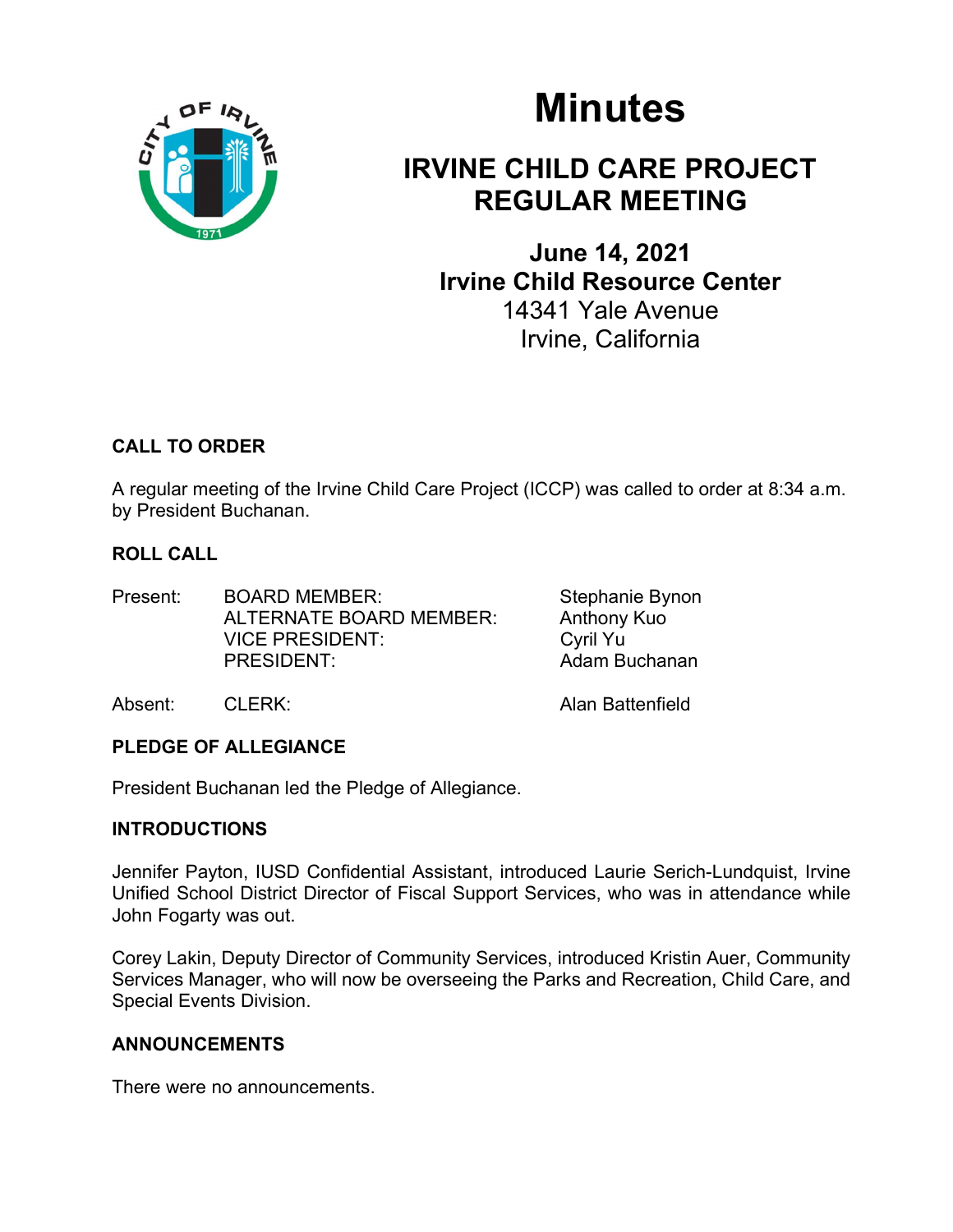#### PRESENTATIONS

There were no presentations.

#### ADDITIONS AND DELETIONS TO THE AGENDA

There were no additions or deletions to the agenda.

#### PUBLIC COMMENTS

There were no public comments.

#### CONSENT CALENDAR

#### Moved by Vice President Yu, seconded by Board Member Bynon, and unanimously carried to approve Consent Calendar items 1 through 8.

The motion carried as follows:

Ayes: Buchanan, Bynon, Kuo, Yu Absent Battenfield

#### 1. APPROVAL OF IRVINE CHILD CARE PROJECT (ICCP) MINUTES

#### ACTION:

Approved the minutes of a regular meeting of the Irvine Child Care Project held on May 10, 2021.

#### **WARRANT REQUEST - CATALYST FAMILY INC.**  $2<sub>1</sub>$

#### ACTION:

Approved payment of \$34,772.94 to Catalyst Family Inc. for child care development services for April 1-30, 2021.

#### 3. **WARRANT REQUEST - CATALYST FAMILY INC.**

#### ACTION:

Approved payment of \$60,016.72 to Catalyst Family Inc. for the Quarter 3 adjustment for child care development services provided in the period July 1, 2020 through March 31, 2021.

#### 4. **WARRANT REQUEST - IRVINE CHILDREN'S FUND (ICF) SCHOLARSHIPS**

#### ACTION:

Approved payments for warrants totaling the amount of \$7,325.00 (CDBG) for child care services for April 1-30, 2021 funded by ICF scholarships.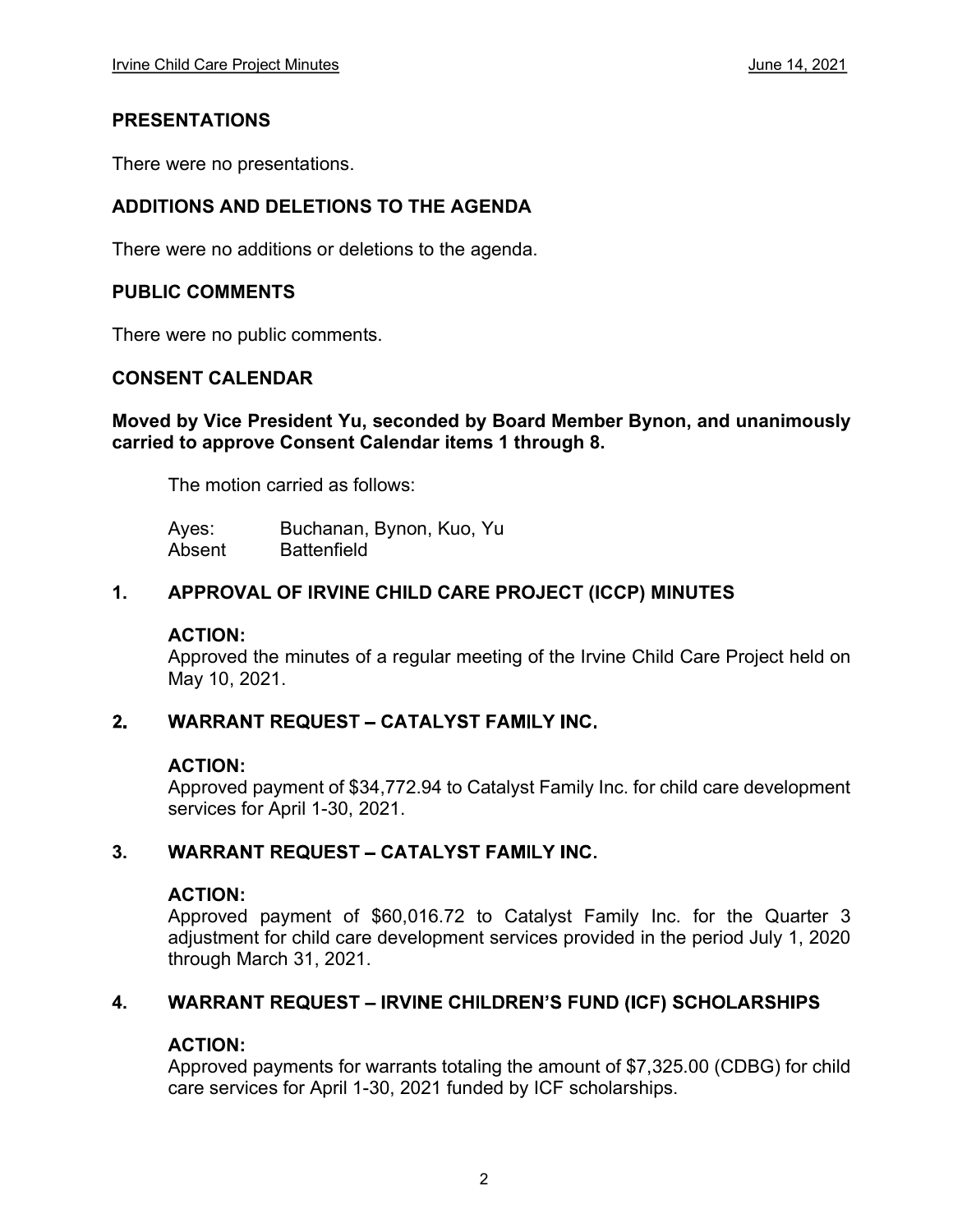- \$5,432.00 to Rainbow Rising (CDBG)
- \$ 00.00 to Kids Stuff
- \$1,893.00 to Catalyst Family Inc. (CDBG)
- \$ 00.00 to Dolphin Club
- \$ 00.00 to Creekers Club

#### 5. WARRANT REQUEST - IRVINE UNIFIED SCHOOL DISTRICT (IUSD)

#### ACTION:

Approved payment of \$72,423.34 for payment for sale of IUSD-owned portables to ICCP, Utilities, Facilities and Financial Support Services, Custodial Equipment Amortization and Custodial Services for the month of April 2021.

- \$46,674,67 for Custodial Services
- \$ 675.00 for Custodial Equip Amortization
- \$10,589.42 for Payment of Portable Purchase
- $\bullet$  \$ 7.625.92 for Utilities
- **S** 6,858.33 for Facilities & Financial Support

#### **WARRANT REQUEST - CITY OF IRVINE** 6.

#### ACTION:

Approved payment of \$15,141.78 to the City of Irvine for Program and Grant Administration for the month of April 2021.

- \$14,020.78 for Program Administration
- \$ 1,121,00 for Grant Administration

#### 7. RENEWAL OF MEMORANDUM OF UNDERSTANDING FOR IRVINE CHILD CARE PROJECT (ICCP) USE OF PERMANENT CHILD CARE BUILDINGS AT BEACON PARK K-8 SCHOOL CAMPUS

#### ACTION:

Authorized an ICCP Board Member to sign the attached Memorandum of Understanding for ICCP use of permanent child care buildings at the Beacon Park K-8 school campus for the time period July 1, 2021 through June 30, 2022.

#### 8. RENEWAL OF MEMORANDUM OF UNDERSTANDING FOR IRVINE CHILD CARE PROJECT (ICCP) USE OF PERMANENT CHILD CARE BUILDINGS AT CADENCE PARK K-8 SCHOOL CAMPUS

## ACTION:

Authorized an ICCP Board Member to sign the attached Memorandum of Understanding for ICCP use of permanent child care buildings at the Cadence Park K-8 school campus for the time period July 1, 2021 through June 30, 2022.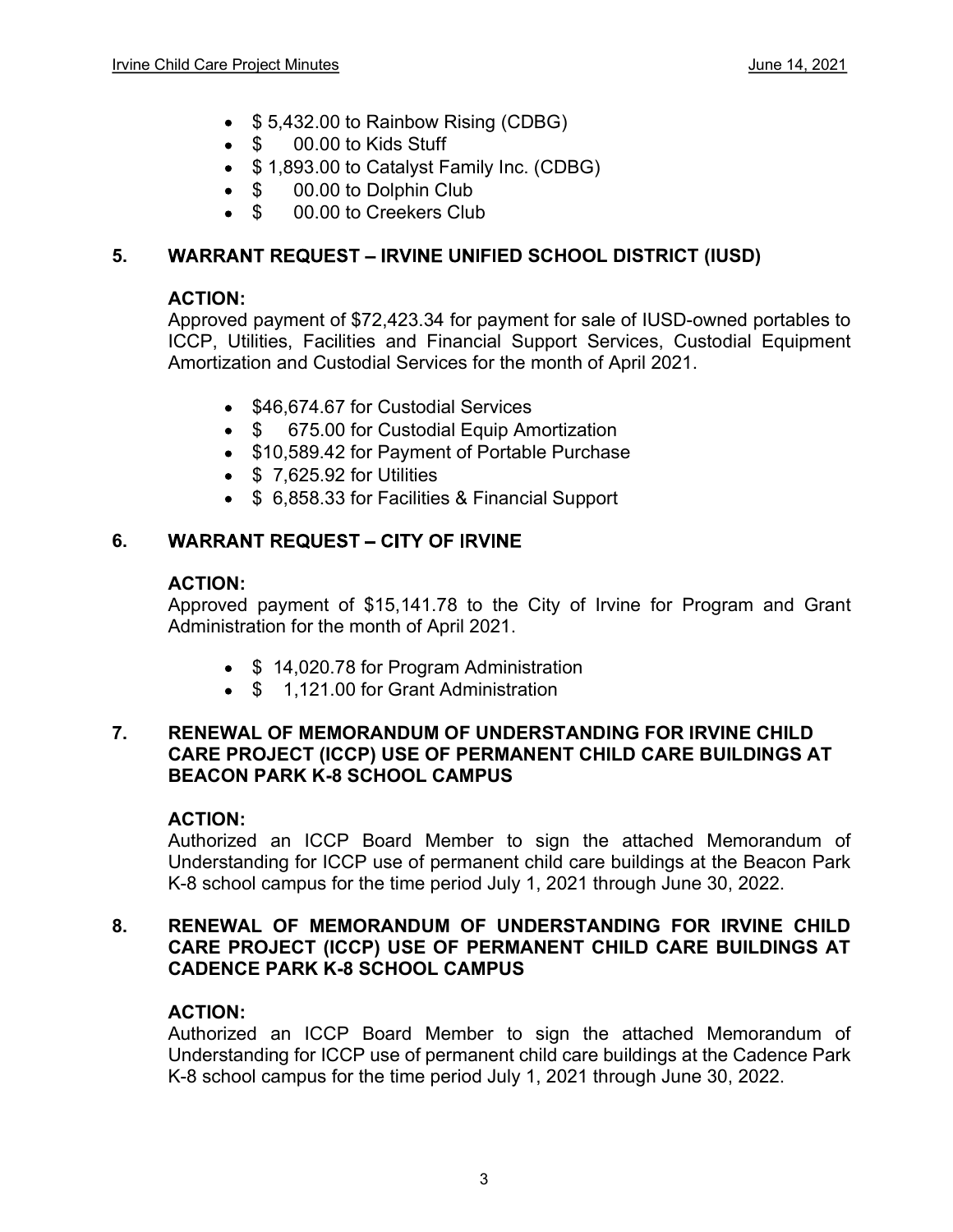#### BOARD BUSINESS

9. ACCEPTANCE OF FUNDS AWARDED BY THE IRVINE CHILDREN'S FUND (ICF) TO SUPPORT THE ICCP SCHOLARSHIP PROGRAM FOR THE 2021-22 FISCAL YEAR

 ACTION: Moved by Vice President Yu, seconded by Board Member Bynon to accept the award of \$80,000 for the 2021-22 Fiscal Year and one time Coronavirus relief funds in the amount Fund to support the ICCP Scholarship Program.

The motion carried as follows:

Ayes: Buchanan, Bynon, Kuo, Yu Absent: Battenfield

#### 10. IRVINE CHILD CARE PROJECT (ICCP) PROPOSED BUDGET FOR FY 2021-22 WITH MULTI-YEAR BUDGET PROJECTIONS

ACTION: Moved by Vice President Yu, seconded by Board Member Bynon to approve the FY 2021-22 Budget.

The motion carried as follows:

Ayes: Buchanan, Bynon, Kuo, Yu Absent: Battenfield

#### 11. IRVINE CHILD CARE PROJECT RENT RELIEF FOR PROVIDERS

Discussion included: Board Members discussed the possibility of ending rental assistance at this time or giving sites an additional month of rental relief, and whether a special meeting would be required prior to the next regularly scheduled ICCP board meeting.

ACTION: Moved by Board Member Bynon to:

Approve Option A: No additional waiver for rental payments or any portion thereof, beyond June 2021.

There was no second to the motion.

ACTION: A substitute motion was made by Vice President Yu, seconded by Alternate Board Member Kuo to:

Approve Option B: Waiver of 50 percent of rental payments for the month of July 2021, which would be a loss in revenue to ICCP of \$78,870.00